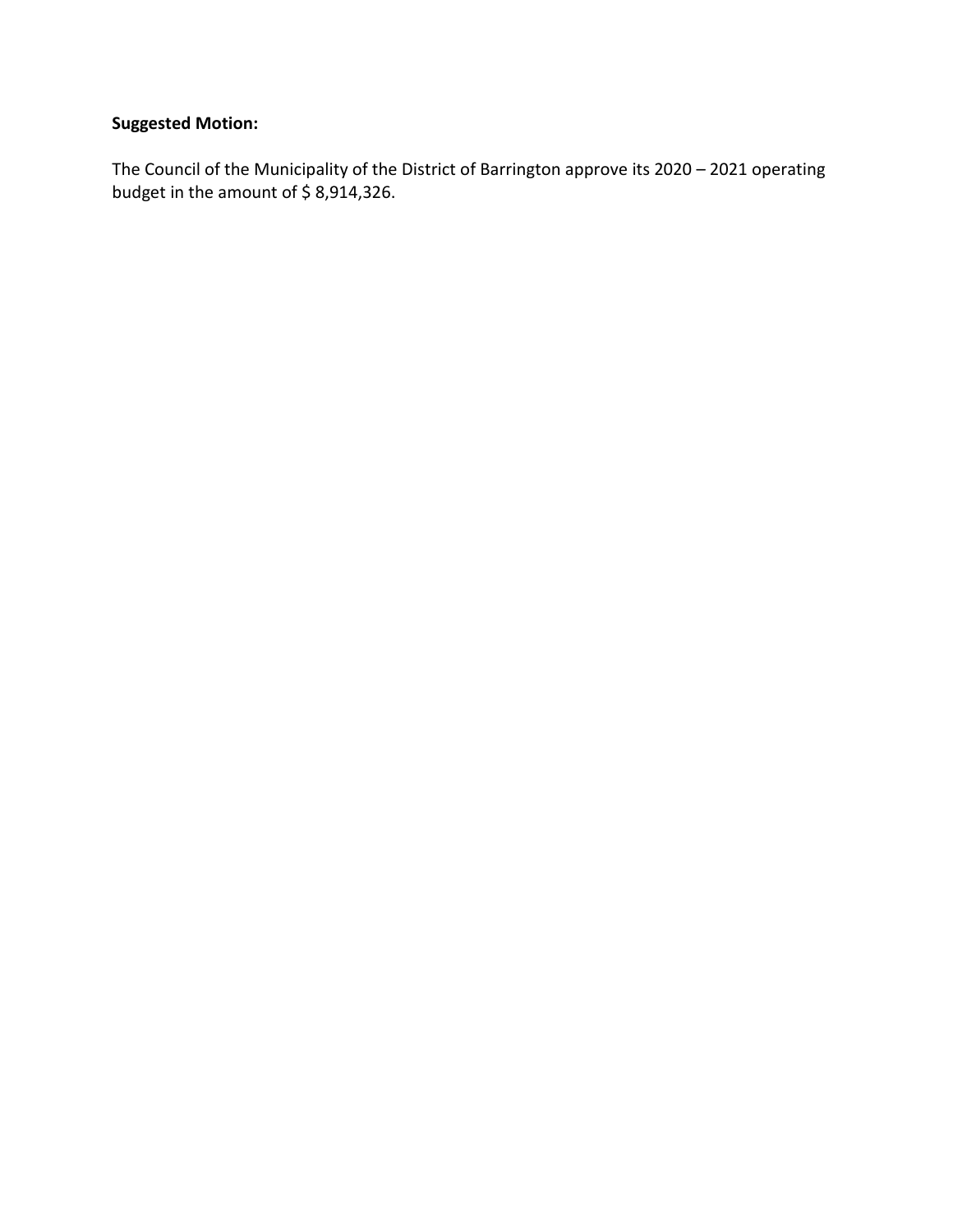

| <b>Rev/Exp</b> | <b>Department</b>                          | <b>Grouping</b>                    | 2019 - 2020 Actuals<br>to Date | <b>Budget 2019 - 2020</b> | <b>Budget 2020 - 2021</b> |
|----------------|--------------------------------------------|------------------------------------|--------------------------------|---------------------------|---------------------------|
| <b>Revenue</b> | Property & Other Taxes                     | Taxes                              | 5,501,981                      | 5,503,174                 | 5,670,229                 |
|                |                                            | <b>Fire Area Rates</b>             | 619,035                        | 619,220                   | 637,380                   |
|                |                                            | Health Services - Sewer            | 341,478                        | 342,528                   | 342,037                   |
|                |                                            | <b>Business Property</b>           | 292,369                        | 269,784                   | 256,200                   |
|                | <b>Property &amp; Other Taxes Total</b>    |                                    | 6,754,863                      | 6,734,706                 | 6,905,846                 |
|                | Grants in Lieu of Taxes                    | <b>Federal Government</b>          | 41,643                         | 47,001                    | 47,500                    |
|                |                                            | <b>Provincial Government</b>       | 98,590                         | 96,246                    | 96,570                    |
|                | <b>Grants in Lieu of Taxes Total</b>       |                                    | 140,233                        | 143,247                   | 144,070                   |
|                | <b>Services to Other Governments</b>       | Services to Other Governments      | 139,092                        | 132,135                   | 110,789                   |
|                | <b>Services to Other Governments Total</b> |                                    | 139,092                        | 132,135                   | 110,789                   |
|                | Sale of Services                           | Municipal Arena                    | 100,407                        | 116,900                   | 121,100                   |
|                |                                            | <b>Recreation Programs</b>         | 67,750                         | 42,645                    | 16,220                    |
|                |                                            | <b>General Government Services</b> | 101,735                        | 111,200                   | 107,200                   |
|                |                                            | Swimming Pool                      | 17,584                         | 14,100                    | 8,250                     |
|                | <b>Sale of Services Total</b>              |                                    | 287,475                        | 284,845                   | 252,770                   |
|                | <b>Other Revenue</b>                       | Licenses and Permits               | 39,532                         | 44,250                    | 46,750                    |
|                |                                            | Rentals                            | 95,488                         | 65,705                    | 58,339                    |
|                |                                            | Interest on Investments            | 32,333                         | 25,000                    | 25,000                    |
|                |                                            | Interest on Taxes                  | 142,579                        | 155,000                   | 139,500                   |
|                |                                            | <b>Fire Services</b>               | 175,776                        | 132,534                   | 388,348                   |
|                |                                            | <b>Wind Turbine Revenue</b>        | 54,366                         | 65,000                    | 65,000                    |
|                |                                            | Admin Revenue                      | 37,942                         | 18,000                    | 42,500                    |
|                | <b>Other Revenue Total</b>                 |                                    | 578,015                        | 505,489                   | 765,437                   |
|                | <b>Unconditional Transfers</b>             | <b>Provincial Government</b>       | 156,314                        | 172,335                   | 179,659                   |
|                | <b>Unconditional Transfers Total</b>       |                                    | 156,314                        | 172,335                   | 179,659                   |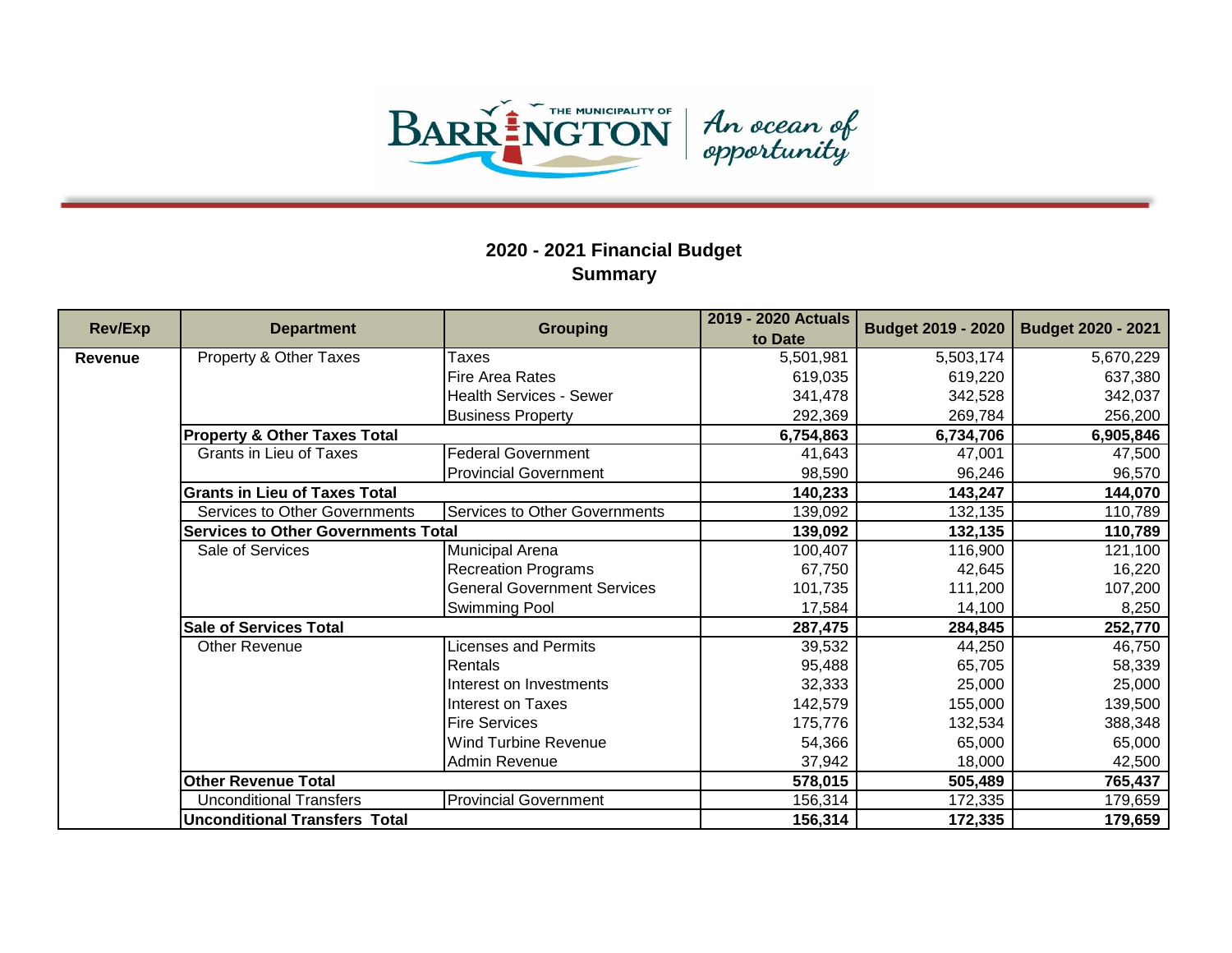

| <b>Rev/Exp</b> | <b>Department</b>                        | <b>Grouping</b>                     | 2019 - 2020 Actuals<br>to Date | <b>Budget 2019 - 2020</b> | <b>Budget 2020 - 2021</b> |
|----------------|------------------------------------------|-------------------------------------|--------------------------------|---------------------------|---------------------------|
| Revenue        | <b>Conditional Transfers</b>             | <b>Federal Government</b>           | 568,295                        | 766,700                   | 2,486,000                 |
|                |                                          | <b>Provincial Government</b>        | 141,064                        | 149,500                   | 165,755                   |
|                | <b>Conditional Transfers Total</b>       |                                     | 709,359                        | 916,200                   | 2,651,755                 |
|                | <b>Other Transfers</b>                   | Special Reserve Fund                | 313,263                        | 544,000                   | 800,000                   |
|                |                                          | <b>Debenture Receipts</b>           |                                |                           | 870,000                   |
|                |                                          | Other                               |                                |                           |                           |
|                | <b>Other Transfers Total</b>             |                                     | 313,263                        | 544,000                   | 1,670,000                 |
| Revenue Total  |                                          |                                     | 9,078,614                      | 9,432,957                 | 12,680,326                |
| <b>Expense</b> | <b>General Government Services</b>       | Legislative                         | 121,361                        | 142,908                   | 145,595                   |
|                |                                          | <b>General Administrative</b>       | 600,662                        | 664,855                   | 760,303                   |
|                |                                          | <b>Property Services</b>            | 325,528                        | 372,790                   | 377,500                   |
|                |                                          | <b>Financial Management</b>         | 23,778                         | 18,750                    | 20,000                    |
|                |                                          | Taxation                            | 225,163                        | 278,034                   | 301,690                   |
|                |                                          | <b>Other General Government</b>     | 84,977                         | 79,800                    | 123,800                   |
|                | <b>General Government Services Total</b> |                                     | 1,381,469                      | 1,557,137                 | 1,728,888                 |
|                | <b>Protective Services</b>               | <b>Police Protection</b>            | 1,024,096                      | 1,046,826                 | 1,071,149                 |
|                |                                          | Law Enforcement                     | 11,205                         | 11,500                    | 11,000                    |
|                |                                          | <b>By-Law Enforcement</b>           | 6,442                          | 22,500                    | 7,500                     |
|                |                                          | <b>Fire Protection</b>              | 796,212                        | 751,754                   | 1,025,728                 |
|                |                                          | <b>EMO</b>                          | 10,350                         | 16,652                    | 14,902                    |
|                |                                          | <b>Building Inspection Services</b> | 113,648                        | 131,591                   | 125,300                   |
|                |                                          | <b>Fire Services Coordinator</b>    | 64,256                         | 70,615                    | 85,445                    |
|                | <b>Protective Services Total</b>         |                                     | 2,026,208                      | 2,051,438                 | 2,341,024                 |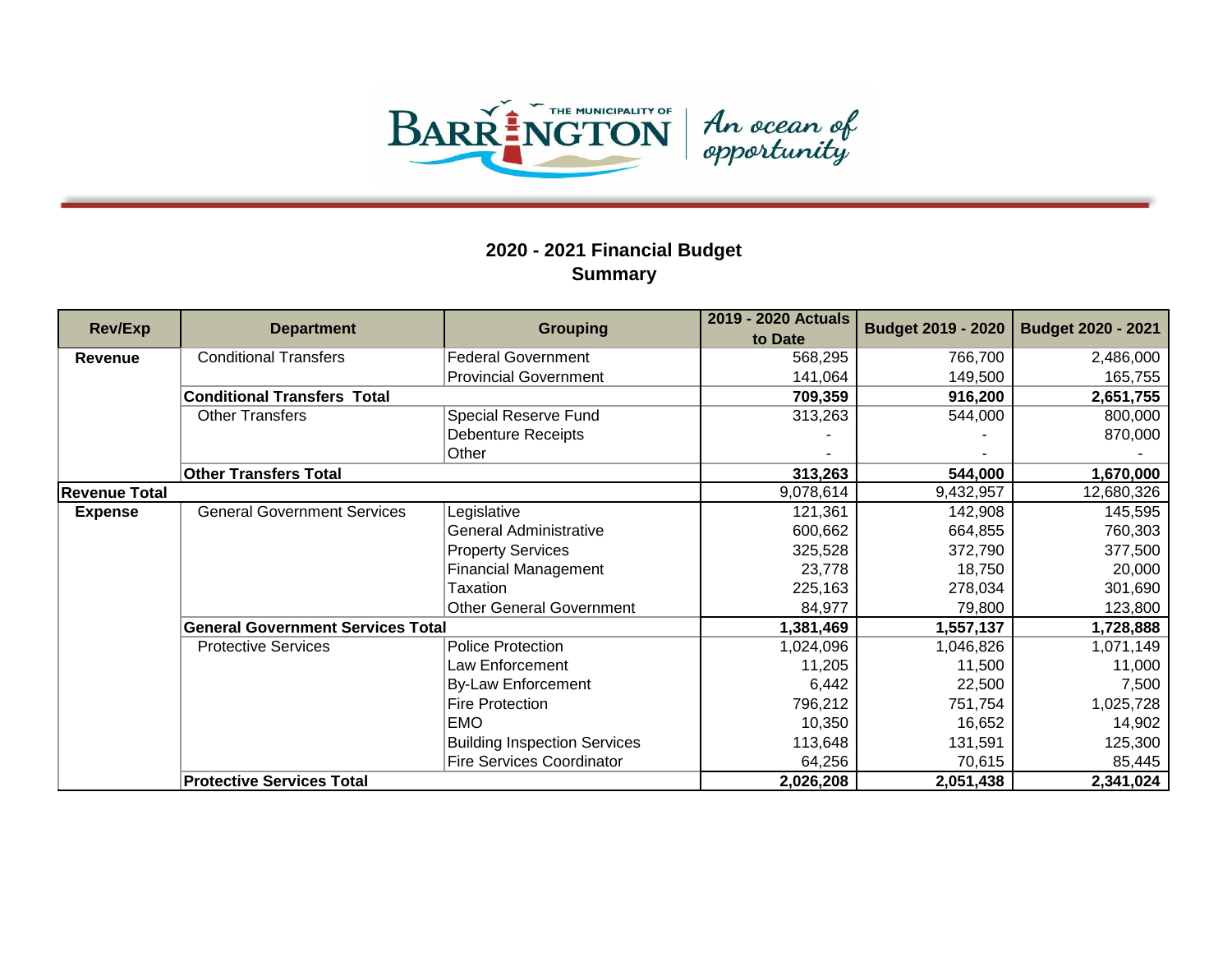

| <b>Rev/Exp</b> | <b>Department</b>                      | <b>Grouping</b>                    | 2019 - 2020 Actuals<br>to Date | <b>Budget 2019 - 2020</b> | <b>Budget 2020 - 2021</b> |
|----------------|----------------------------------------|------------------------------------|--------------------------------|---------------------------|---------------------------|
| <b>Expense</b> | <b>Transportation Services</b>         | Road Transportation                | 92,146                         | 82,890                    | 287,514                   |
|                |                                        | <b>Street Lighting</b>             | 144,240                        | 158,000                   | 158,000                   |
|                |                                        | Community Clean-up Program         | 831                            | 2,000                     | 1,000                     |
|                | <b>Transportation Services Total</b>   |                                    | 237,217                        | 242,890                   | 446,514                   |
|                | <b>Environmental Health</b>            | Sewage System - Barrington         | 144,318                        | 170,906                   | 188,020                   |
|                |                                        | Sewage System - Woods Harbour      | 70,076                         | 84,456                    | 92,970                    |
|                |                                        | Sewer System - Sherose Island      | 21,428                         | 26,900                    | 32,400                    |
|                |                                        | Solid Waste Management             | 670,622                        | 736,457                   | 840,365                   |
|                |                                        | Landfill                           | 208,458                        | 238,232                   | 250,170                   |
|                |                                        | Sewage Collection and Disposal     | 2,489                          | 7,200                     | 7,200                     |
|                | <b>Environmental Health Total</b>      |                                    | 1,117,390                      | 1,264,151                 | 1,411,125                 |
|                | Public Health and Welfare              | Public Health                      | 90,647                         | 80,000                    | 95,000                    |
|                |                                        | Housing                            | 24,761                         | 25,000                    | 28,000                    |
|                | <b>Public Health and Welfare Total</b> |                                    | 115,408                        | 105,000                   | 123,000                   |
|                | <b>Environmental Development</b>       | <b>Planning Advisory Committee</b> | 5,423                          | 5,500                     | 5,500                     |
|                |                                        | <b>Regional Enterprise Network</b> | 38,630                         | 39,000                    | 39,000                    |
|                |                                        | <b>Community Development</b>       | 12,291                         | 11,925                    | 9,605                     |
|                |                                        | <b>Wind Turbine Generator</b>      | 20,050                         | 16,000                    | 19,000                    |
|                |                                        | <b>Visitor Information Centre</b>  | 35,870                         | 42,446                    | 10,300                    |
|                |                                        | Tourism and Community              | 93,790                         | 111,611                   | 126,170                   |
|                |                                        | Senior Services Coordinator        | 146,337                        | 122,054                   | 103,472                   |
|                | <b>Environmental Development Total</b> |                                    | 352,391                        | 348,536                   | 313,047                   |